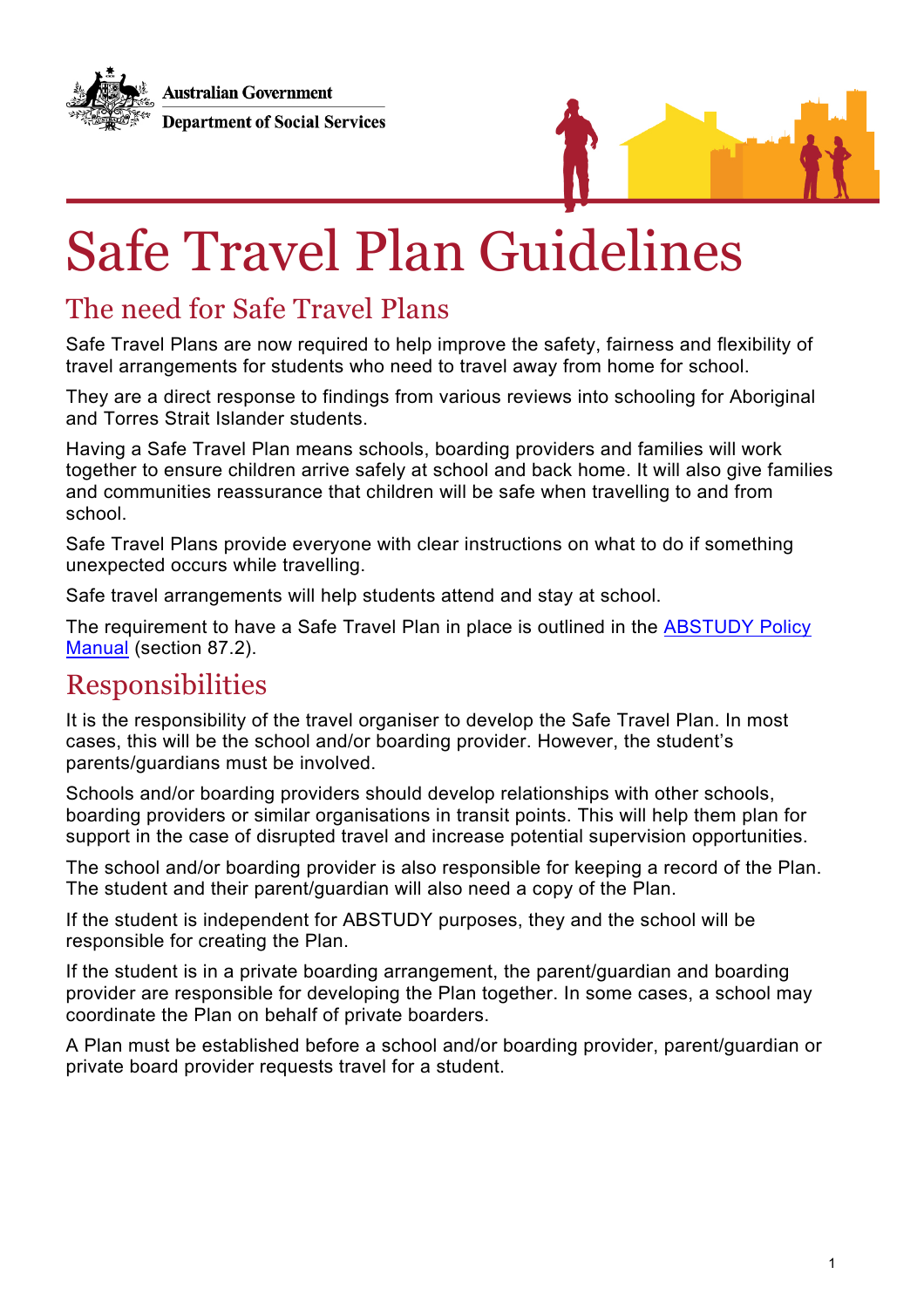# Developing the Safe Travel Plan

#### Requirements

From 1 January 2019 to 30 June 2019, Safe Travel Plans are voluntary for primary and secondary students under 18 years of age.

The Department of Human Services will confirm if a Plan is in place. They will also request contact details for the person that will enact the Plan should a student experience a travel disruption.

From 1 July 2019, Safe Travel Plans are mandatory for primary and secondary students under 18 years of age if the Department of Human Services pre-books their travel. This includes students who are independent for ABSTUDY purposes.

The Plan should be completed to the greatest extent possible prior to the booking. The Plan can then be updated with specific information once the travel itinerary has been received.

Schools and boarding providers who organise travel for their students and then seek reimbursement through the Department of Human Services do not need a Safe Travel Plan. They must still ensure that travel arrangements are safe and appropriate for their students.

#### What to include

The Safe Travel Plan should contain all the information the student needs during their travel, including what to do if the travel is disrupted.

The amount of information in the Plan will depend on the length and complexity of a student's travel arrangements.

If the student is travelling with a supervisor for the entire journey, the Plan can contain basic information and the supervisor's contact details – see **Example 1**.

If the student is travelling unaccompanied for the first time and their trip involves multiple legs and connections, then the Plan must outline each leg and have contingencies for each leg, including who will supervise the student at each transit point – see **Example 3**.

The Plan should contain:

- the student's contact details
- the parent/guardian's contact details (mobile numbers preferred, where possible)
- the school and/or boarding provider's contact details (including out-of-hours phone numbers)
- an itinerary
- supervisor contact details
- local emergency services contact details
- emergency contact details for someone who can assist the student if something unexpected occurs during unsupervised legs of travel
- health information, such as
	- o the student's doctor's details
	- o medicines
	- o medical conditions
	- $\circ$  treatment plans
- key identity card details, such as student ID card number
- any third-party scholarship provider's details.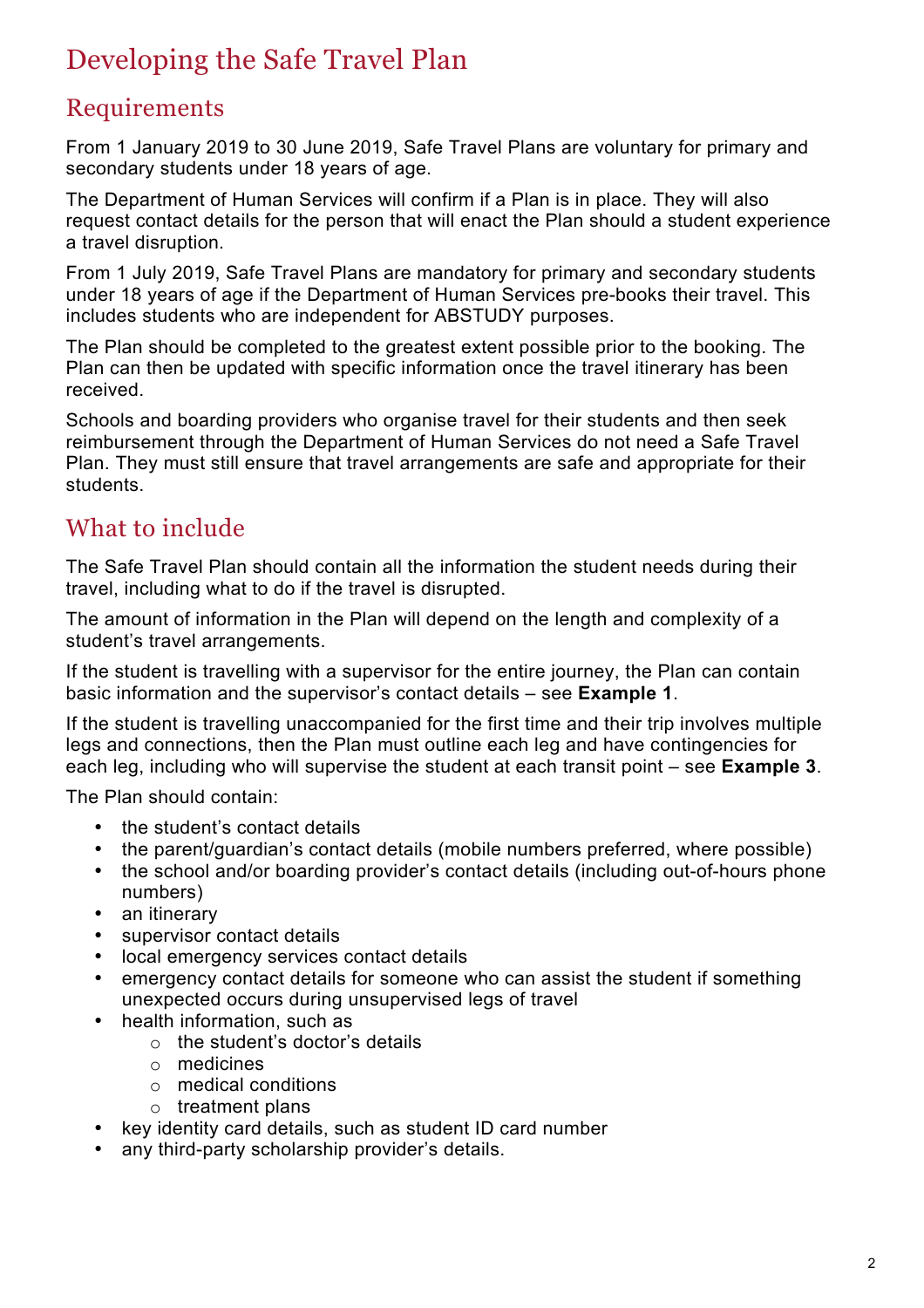#### Emergency contacts

If the student is travelling unaccompanied for any part of the journey, an emergency contact for each transit point or leg must be included in the Plan.

An emergency contact must be available throughout the student's journey in case of disrupted travel. They are responsible for ensuring the student remains safe and supervised.

For example, if a student is transiting through Cairns from their community to a school in Toowoomba, and their flight is delayed or cancelled, the emergency contact for that transit point in Cairns must be able to collect and supervise the student. This ensures the student has someone who can support them throughout the entire journey.

The emergency contact could be a:

- family member
- community member
- school staff member
- partner-school staff member.

The school, boarding provider and parent/guardian should agree that the emergency contact is appropriate and can look after the student.

#### Templates

Suggested templates and examples are at **Appendix A**.

The Safe Travel Plan can be in any format, as long as it contains sufficient information to assist the student to travel to and from their school/accommodation and what to do if this travel is disrupted.

# Updating the Safe Travel Plan

The school, boarding provider, student or parent/guardian should review the Plan before the travel date to ensure it is up-to-date.

For example, where a Plan is in place, but there is an unexpected transit point at the time of booking, the school may need to adjust the Plan, which may be within 48 hours of departure.

The Department of Human Services will confirm the Plan is in place before booking travel. Travel will not be able to be booked in advance if a plan is not in place.

#### Once the Safe Travel Plan is in place

The Department of Human Services does not require a copy of the Safe Travel Plan. However, they will confirm one is in place before the student travels each time.

Emergency contact details for the person responsible for enacting the Safe Travel Plan must be provided to the Department of Human Services.

Once the Department of Human Services receives this information, they will assess if the student qualifies for travel to be booked in advance.

#### **The Department of Human Services will not check the Safe Travel Plan.**

It is the responsibility of the travel organiser, in consultation with parents/guardians, to ensure the Plan is appropriate.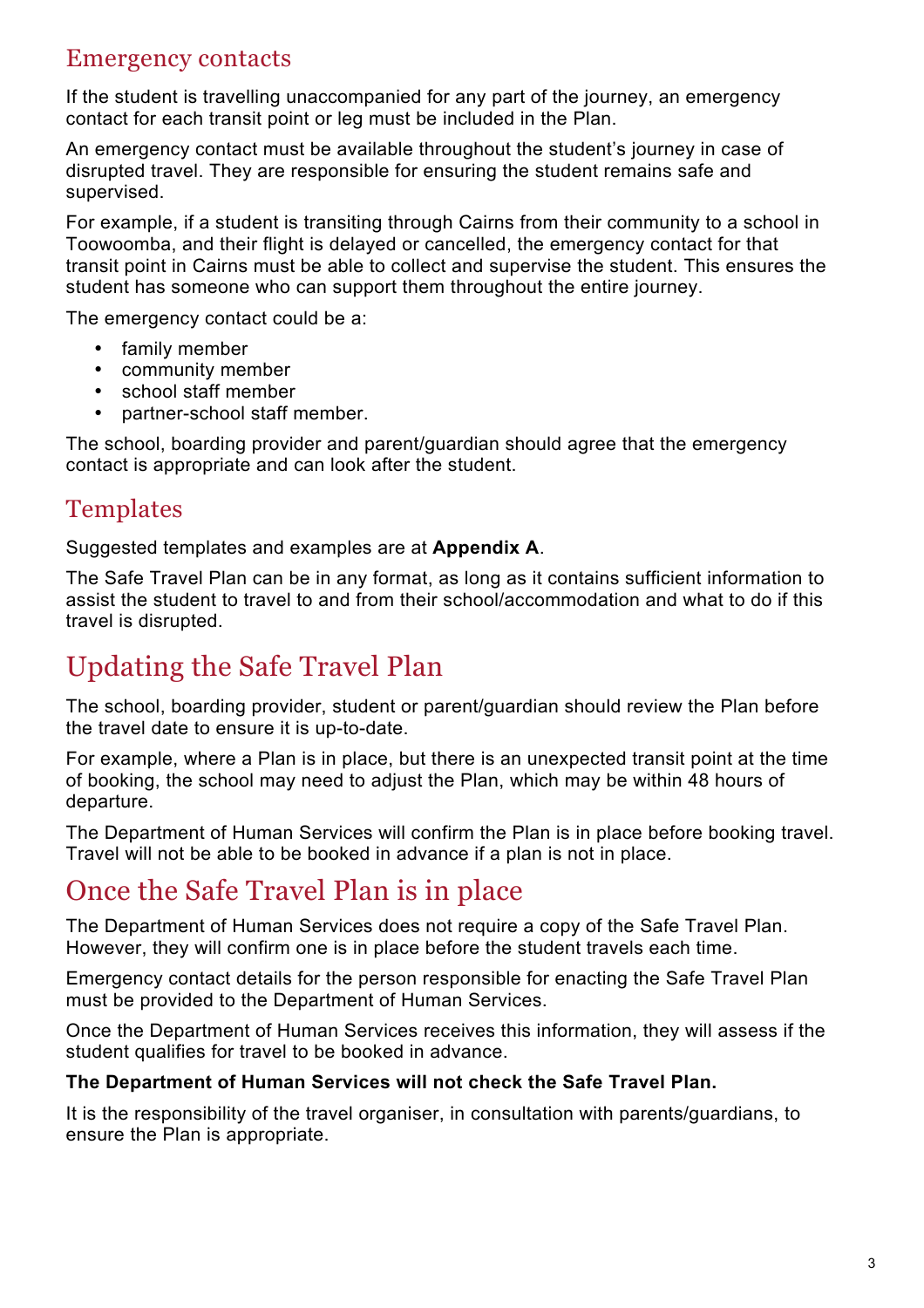# Travel disruptions

If the Department of Human Services or Travel Management Company is made aware of a disruption, they will contact the emergency contact provided with the travel request.

The emergency contact should refer to the Safe Travel Plan and enact the agreed contingency plan to support the student.

Plans therefore need to be appropriate and emergency contact numbers provided need to be available for the entirety of the student's journey.

**The Department of Human Services will not provide supervision for students during their travel or if a travel disruption occurs.**

#### More information

Read more about ABSTUDY Fares Allowance on the Department of Human Services website.

For more information about travel reimbursements, please refer to ABSTUDY Fares Allowance information for boarding schools and hostels on the Department of Human Services website.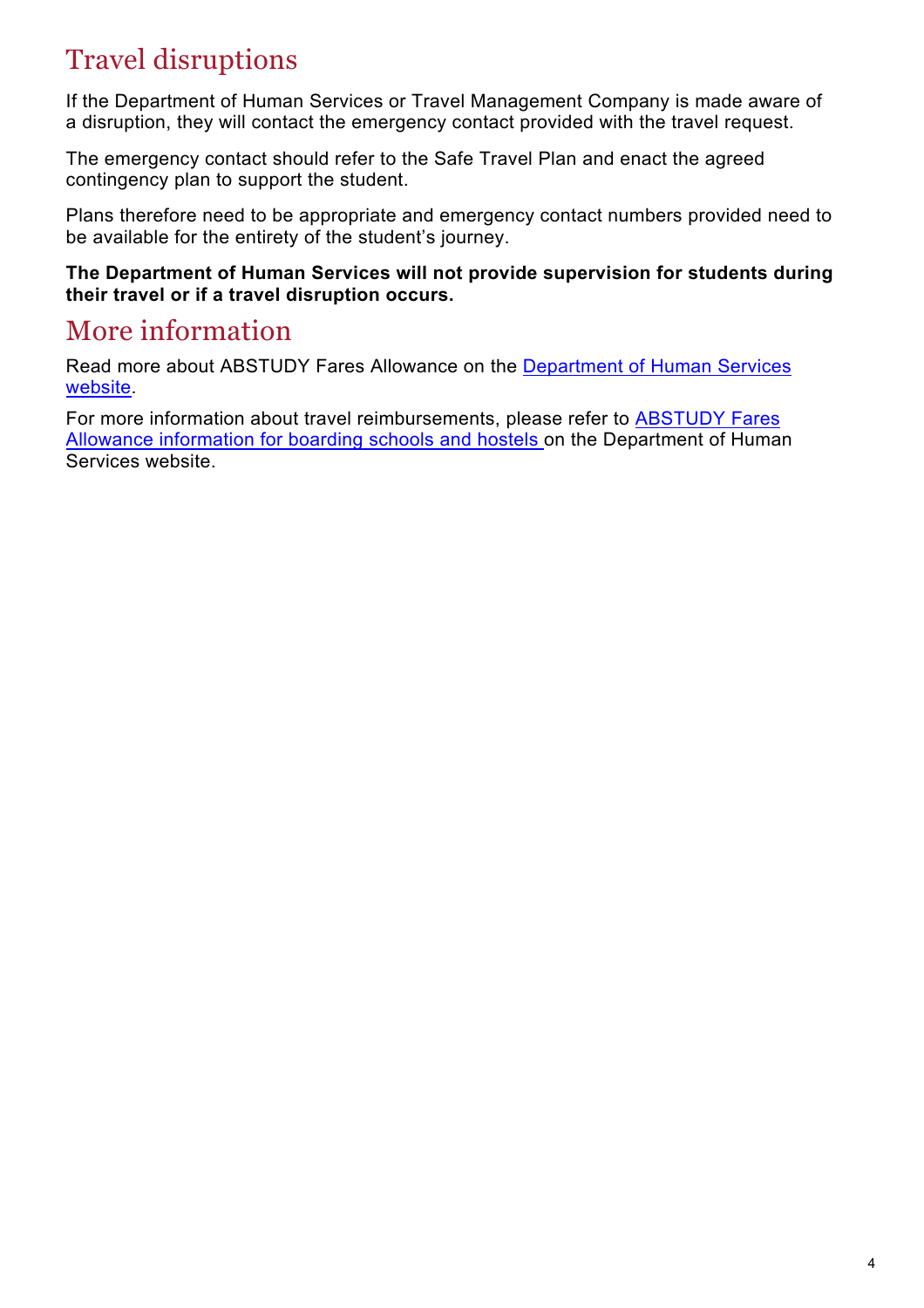# Safe Travel Plan template and examples

The templates/example contain only the suggested minimum information. Schools, boarding providers and families/students may wish to add more information or use a different format to suit their purposes.

### Safe Travel Plan template

| <b>Student name:</b>                  |                                      |                                                   |                           |              |                    |
|---------------------------------------|--------------------------------------|---------------------------------------------------|---------------------------|--------------|--------------------|
| <b>Mobile phone number:</b>           |                                      |                                                   |                           |              |                    |
| Home address:                         |                                      |                                                   |                           |              |                    |
| School / hostel:                      |                                      |                                                   |                           |              |                    |
| School / hostel address:              |                                      |                                                   |                           |              |                    |
| Important information:                |                                      |                                                   |                           |              |                    |
|                                       |                                      |                                                   | <b>Travel details</b>     |              |                    |
| <b>Travel</b><br>leg/transit<br>point | <b>Supervised or</b><br>unsupervised | <b>Supervisor</b><br>name or<br>contact<br>person | <b>Mobile</b><br>number   | Relationship | Arrangement        |
|                                       |                                      |                                                   |                           |              |                    |
|                                       |                                      |                                                   |                           |              |                    |
|                                       |                                      |                                                   |                           |              |                    |
|                                       |                                      |                                                   | <b>Emergency contacts</b> |              |                    |
| <b>Place</b>                          | <b>Emergency contact</b>             |                                                   | <b>Mobile</b><br>number   | Relationship | <b>Arrangement</b> |
|                                       |                                      |                                                   |                           |              |                    |
|                                       |                                      |                                                   |                           |              |                    |
|                                       |                                      |                                                   |                           |              |                    |
|                                       |                                      |                                                   | <b>Itinerary</b>          |              |                    |
|                                       |                                      |                                                   |                           |              |                    |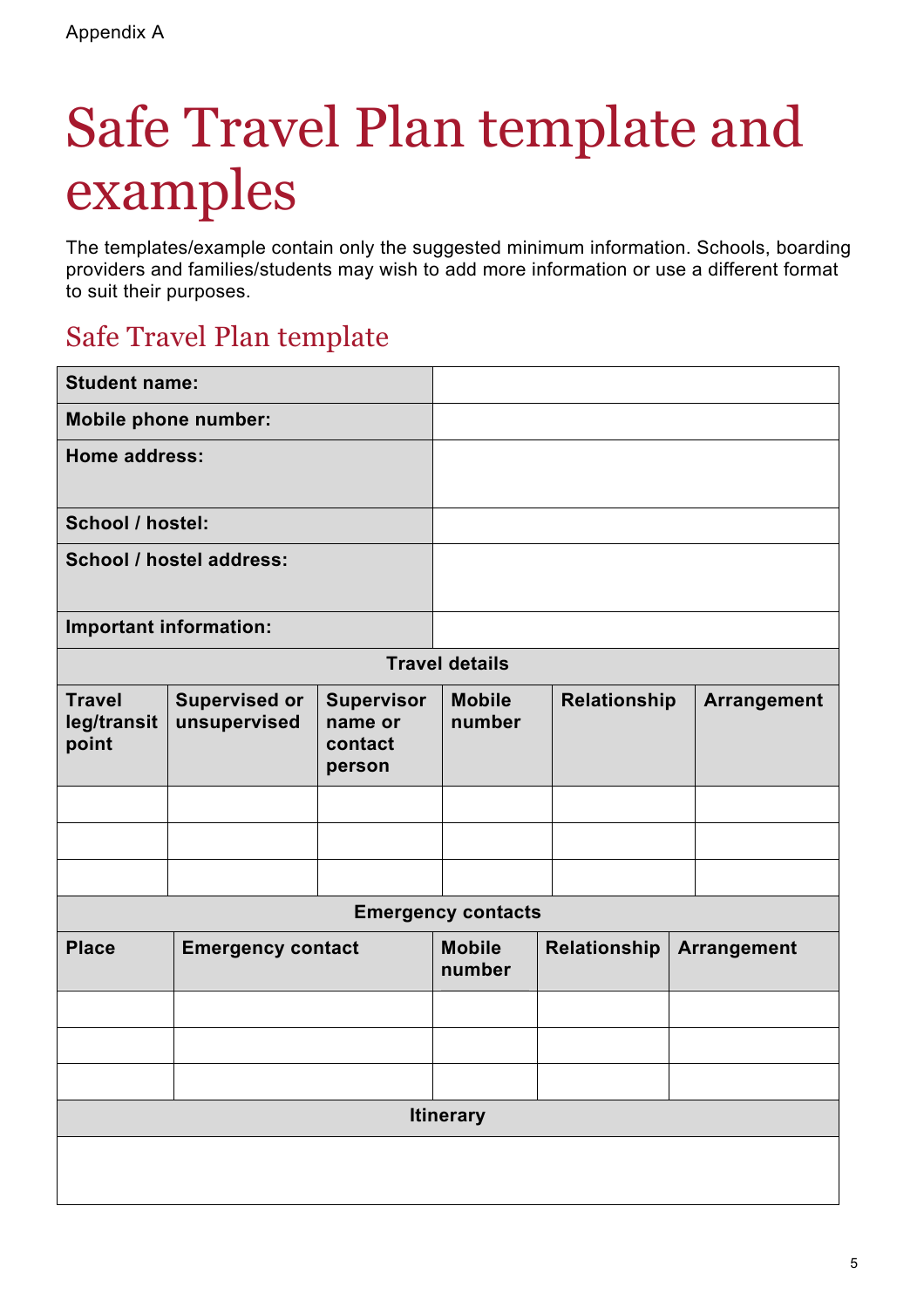# Example 1 – Simple journey, completely supervised

The following is an example of a completed template for a relatively simple journey that is completely supervised.

| <b>Student name:</b>                          |                                      |                                                   | John Smith                                                                                                                                               |                                                                                                                                         |                                                                                                                                         |  |
|-----------------------------------------------|--------------------------------------|---------------------------------------------------|----------------------------------------------------------------------------------------------------------------------------------------------------------|-----------------------------------------------------------------------------------------------------------------------------------------|-----------------------------------------------------------------------------------------------------------------------------------------|--|
| <b>Mobile phone number:</b>                   |                                      |                                                   | 04 0000 0000                                                                                                                                             |                                                                                                                                         |                                                                                                                                         |  |
| Home address:                                 |                                      |                                                   | 123 Main Street                                                                                                                                          |                                                                                                                                         |                                                                                                                                         |  |
|                                               |                                      |                                                   | Coober Pedy SA                                                                                                                                           |                                                                                                                                         |                                                                                                                                         |  |
| School / hostel:                              |                                      |                                                   | <b>Adelaide High School</b>                                                                                                                              |                                                                                                                                         |                                                                                                                                         |  |
|                                               | School / hostel address:             |                                                   | 456 Main Street                                                                                                                                          |                                                                                                                                         |                                                                                                                                         |  |
|                                               |                                      |                                                   | Adelaide SA                                                                                                                                              |                                                                                                                                         |                                                                                                                                         |  |
| Important information:                        |                                      |                                                   | John has a severe nut allergy and carries an<br>EpiPen in his backpack. Instructions and<br>dosage from EpiPen is in his medical kit in<br>his backpack. |                                                                                                                                         |                                                                                                                                         |  |
|                                               |                                      |                                                   | <b>Travel details</b>                                                                                                                                    |                                                                                                                                         |                                                                                                                                         |  |
| <b>Travel</b><br>leg/transit<br>point         | <b>Supervised or</b><br>unsupervised | <b>Supervisor</b><br>name or<br>contact<br>person | <b>Mobile</b><br>number                                                                                                                                  | Relationship                                                                                                                            | <b>Arrangement</b>                                                                                                                      |  |
| School to<br>home                             | Supervised                           | Jane Smith                                        | 04 0000<br>0000                                                                                                                                          | Parent                                                                                                                                  | Mother will<br>supervise<br>student from<br>home all the<br>way to school<br>and will travel<br>to collect<br>student at end<br>of term |  |
| Jane Smith<br>Home to<br>Supervised<br>school |                                      | 04 0000<br>0000                                   | Parent                                                                                                                                                   | Mother will<br>supervise<br>student from<br>home all the<br>way to school<br>and will travel<br>to collect<br>student at end<br>of term |                                                                                                                                         |  |
| <b>Emergency contacts</b>                     |                                      |                                                   |                                                                                                                                                          |                                                                                                                                         |                                                                                                                                         |  |
| <b>Place</b><br><b>Emergency contact</b>      |                                      |                                                   | <b>Phone</b><br>number                                                                                                                                   | Relationship                                                                                                                            | Arrangement                                                                                                                             |  |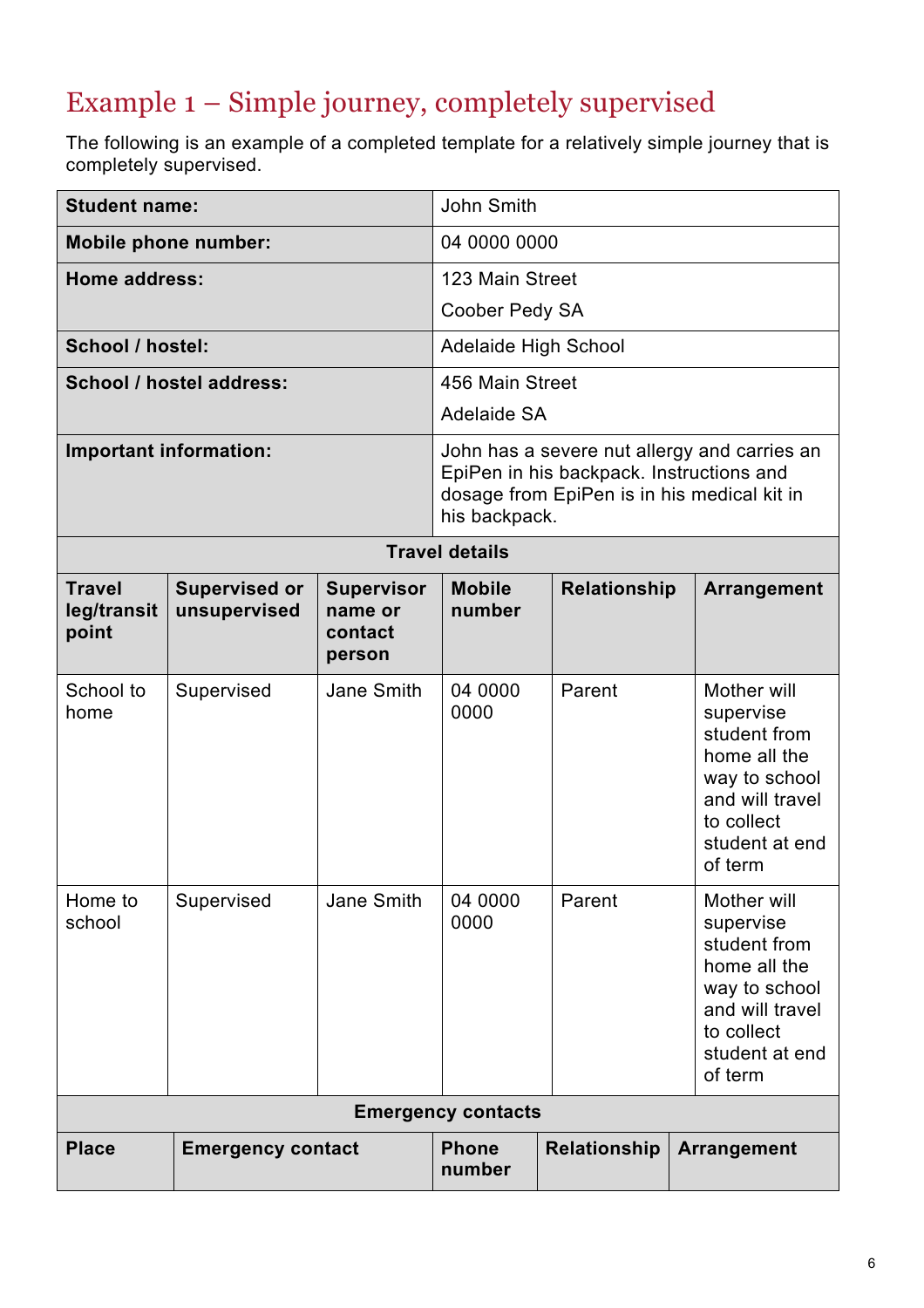| <b>Student name:</b> |              | John Smith       |                            |                                                           |  |
|----------------------|--------------|------------------|----------------------------|-----------------------------------------------------------|--|
| Home                 | Sarah Smith  | 04 0000<br>0000  | <b>Sister</b>              | Emergency<br>contact                                      |  |
| <b>School</b>        | Jane Citizen | 04 0000<br>0000  | Head of<br><b>Boarding</b> | Emergency<br>contact                                      |  |
| On bus               | Police       | 000              | N/A                        | To contact if<br>student feels<br>unsafe during<br>travel |  |
|                      |              | <b>Itinerary</b> |                            |                                                           |  |
| Attached             |              |                  |                            |                                                           |  |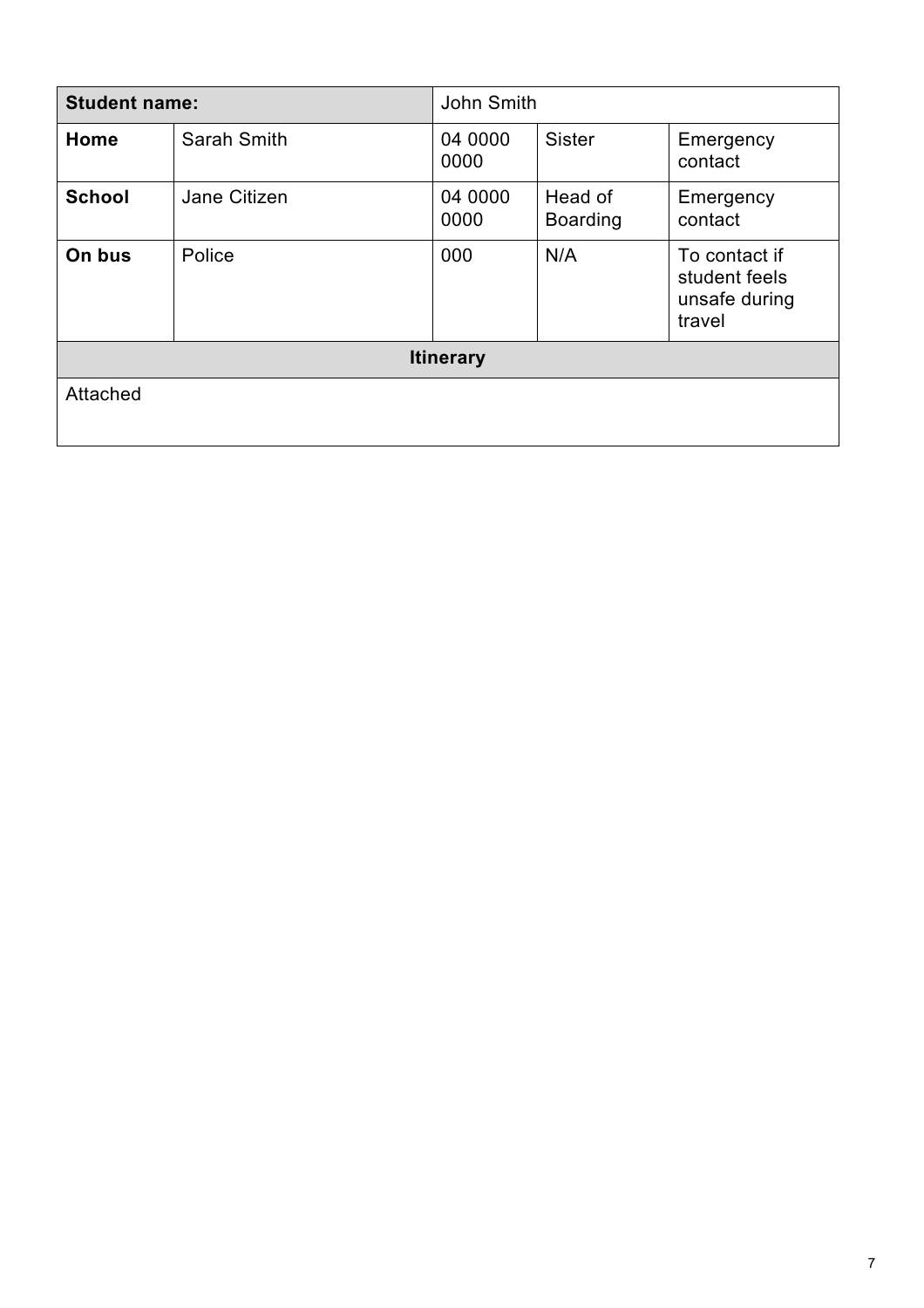# Example 2 – Simple journey, partially supervised

The following is an example of a completed template for a simple journey that is partially supervised.

| <b>Student name:</b>                                                  |                                      |                                                   | <b>Catherine Brown</b>                                        |                                           |                                                                                                                                                |  |
|-----------------------------------------------------------------------|--------------------------------------|---------------------------------------------------|---------------------------------------------------------------|-------------------------------------------|------------------------------------------------------------------------------------------------------------------------------------------------|--|
| <b>Mobile phone number:</b>                                           |                                      |                                                   | 04 0000 0000                                                  |                                           |                                                                                                                                                |  |
| <b>Home address:</b>                                                  |                                      |                                                   | 123 Main Street                                               |                                           |                                                                                                                                                |  |
|                                                                       |                                      |                                                   | Ti Tree NT                                                    |                                           |                                                                                                                                                |  |
| School / hostel:                                                      |                                      |                                                   | Darwin High School                                            |                                           |                                                                                                                                                |  |
|                                                                       | School / hostel address:             |                                                   | 456 Main Street                                               |                                           |                                                                                                                                                |  |
|                                                                       |                                      |                                                   | Darwin NT                                                     |                                           |                                                                                                                                                |  |
|                                                                       | Important information:               |                                                   |                                                               | Catherine is severely lactose intolerant. |                                                                                                                                                |  |
|                                                                       |                                      |                                                   | <b>Travel details</b>                                         |                                           |                                                                                                                                                |  |
| <b>Travel</b><br>leg/transit<br>point                                 | <b>Supervised or</b><br>unsupervised | <b>Supervisor</b><br>name or<br>contact<br>person | <b>Relationship</b><br><b>Mobile</b><br>Arrangement<br>number |                                           |                                                                                                                                                |  |
| <b>Ti Tree to</b><br><b>Alice</b><br><b>Springs</b><br><b>Airport</b> | Supervised                           | <b>Bronwyn</b><br><b>Brown</b>                    | 0400 000<br>000                                               | Mother                                    | Driving<br>student from<br>home to<br>airport                                                                                                  |  |
| <b>Flights</b><br>from<br><b>Alice to</b><br><b>Darwin</b>            | Unsupervised                         | <b>Bronwyn</b><br><b>Brown</b>                    | 0400 000<br>000                                               | Mother                                    | Student will<br>travel on<br>airplane<br>alone. Mother<br>will be the<br>emergency<br>contact if<br>anything<br>occurs on<br>flight.           |  |
| <b>Alice</b><br><b>Springs</b><br><b>Airport</b>                      | Supervised                           | Lisa<br>Anderson                                  | 0400 000<br>000                                               | <b>Travel</b><br>supervisor               | Travel<br>supervisor will<br>meet student<br>at Darwin<br>Airport. If<br>travel is<br>disrupted,<br>contact Travel<br>Supervisor to<br>arrange |  |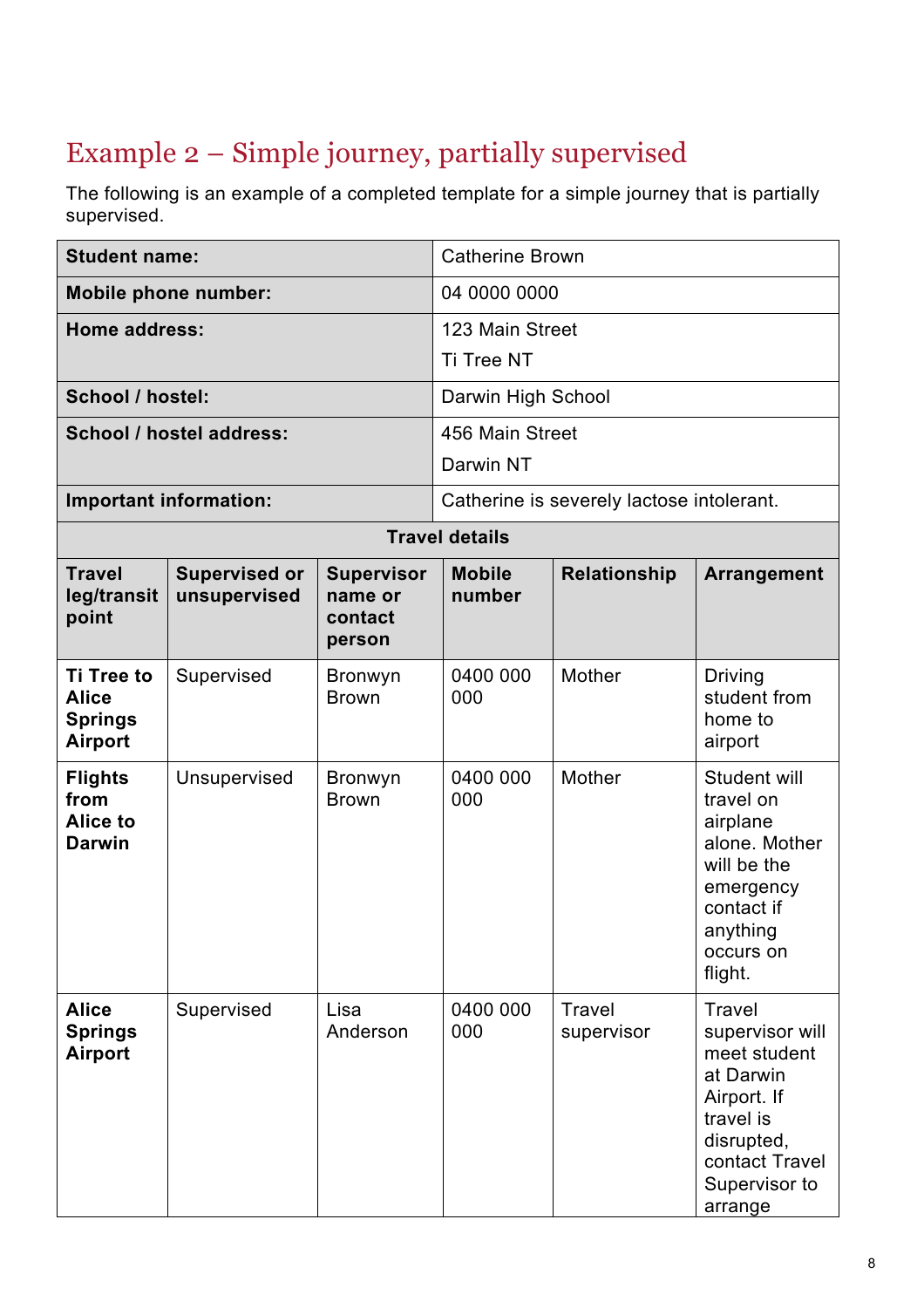| <b>Student name:</b>                                |                          | <b>Catherine Brown</b> |                        |                            |  |                                                     |
|-----------------------------------------------------|--------------------------|------------------------|------------------------|----------------------------|--|-----------------------------------------------------|
|                                                     |                          |                        |                        |                            |  | different<br>transport.                             |
| <b>Darwin</b><br><b>Airport to</b><br><b>School</b> | Supervised               | Lisa<br>Anderson       | 0400 000<br>000        | Travel<br>supervisor       |  | Supervising 2<br>students<br>to/from same<br>school |
| <b>Emergency contacts</b>                           |                          |                        |                        |                            |  |                                                     |
| <b>Place</b>                                        | <b>Emergency contact</b> |                        | <b>Phone</b><br>number | <b>Relationship</b>        |  | <b>Arrangement</b>                                  |
| Home                                                | <b>Beth Brown</b>        |                        | 0400 000<br>000        | <b>Sister</b>              |  | Emergency<br>contact                                |
| <b>School</b>                                       | Gary Long                |                        | 0400 000<br>000        | Head of<br><b>Boarding</b> |  | Emergency<br>contact                                |
| <b>Itinerary</b>                                    |                          |                        |                        |                            |  |                                                     |
|                                                     |                          |                        |                        |                            |  |                                                     |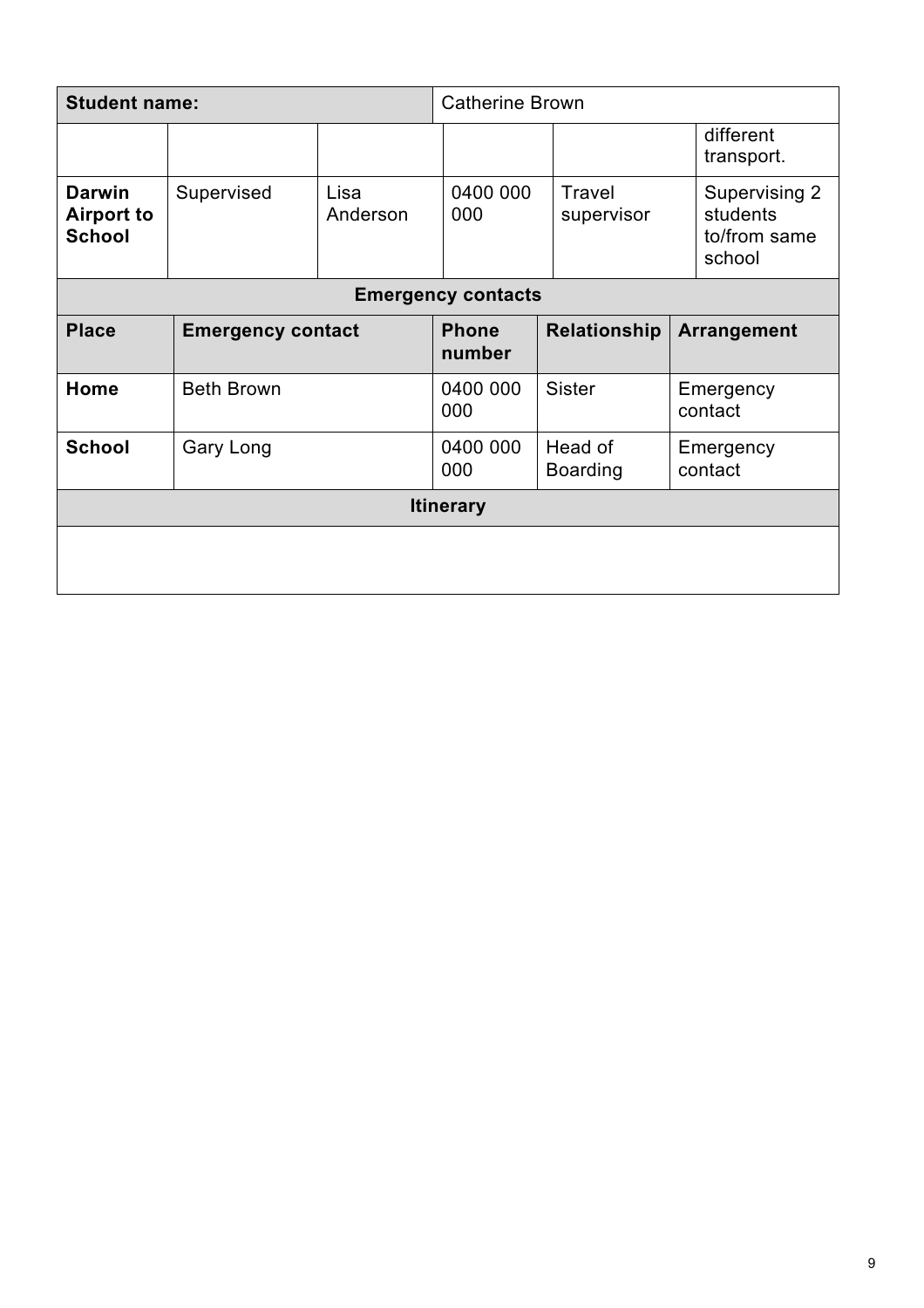# Example 3 – Complex journey, partially supervised

The following is an example of a completed template for a complex journey with multiple legs that is partially supervised.

| <b>Student name:</b>                                |                                              |                                                   | <b>Ben Mackenzie</b>                                   |                                                                                                           |                                                                                                                       |  |
|-----------------------------------------------------|----------------------------------------------|---------------------------------------------------|--------------------------------------------------------|-----------------------------------------------------------------------------------------------------------|-----------------------------------------------------------------------------------------------------------------------|--|
| <b>Mobile phone number:</b>                         |                                              |                                                   | 0400 000 000                                           |                                                                                                           |                                                                                                                       |  |
| Home address:                                       |                                              |                                                   | 123 Main Street                                        |                                                                                                           |                                                                                                                       |  |
|                                                     |                                              |                                                   | Hopevale QLD                                           |                                                                                                           |                                                                                                                       |  |
| School / hostel:                                    |                                              |                                                   | <b>Toowoomba College</b>                               |                                                                                                           |                                                                                                                       |  |
| School / hostel address:                            |                                              |                                                   | 456 Main Street                                        |                                                                                                           |                                                                                                                       |  |
|                                                     |                                              |                                                   | Toowoomba QLD                                          |                                                                                                           |                                                                                                                       |  |
| <b>Important information:</b>                       |                                              |                                                   |                                                        | Ben has asthma and has a puffer in his<br>backpack. Dosage is xxxx. Emergency<br>medical contact is xxxx. |                                                                                                                       |  |
|                                                     |                                              |                                                   | <b>Travel details</b>                                  |                                                                                                           |                                                                                                                       |  |
| <b>Travel</b><br>leg/transit<br>point               | <b>Supervise</b><br>d or<br>unsupervi<br>sed | <b>Supervisor</b><br>name or<br>contact<br>person | <b>Mobile</b><br>Relationship<br>Arrangement<br>number |                                                                                                           |                                                                                                                       |  |
| Home - bus<br>stop at<br><b>Cooktown</b><br>Airport | Supervised                                   | Mary<br>Mackenzie                                 | 0400 000<br>000                                        | Mother                                                                                                    | Deliver student<br>to bus that<br>goes to<br>Cooktown<br>airport                                                      |  |
| Cooktown -<br><b>Cairns</b>                         | Supervised                                   | Anna Smith                                        | 0400 000<br>000                                        | Aunty                                                                                                     | Meet student at<br>Cooktown<br>airport. Deliver<br>to connecting<br>flight at Cairns<br>airport.                      |  |
| Cairns -<br><b>Brisbane</b>                         | <b>Unsupervis</b><br>ed                      | John Brown                                        | 0400 000<br>000                                        | School staff<br>member                                                                                    | Student will<br>travel on<br>airplane alone.<br>School staff<br>member will<br>meet at<br><b>Brisbane</b><br>airport. |  |